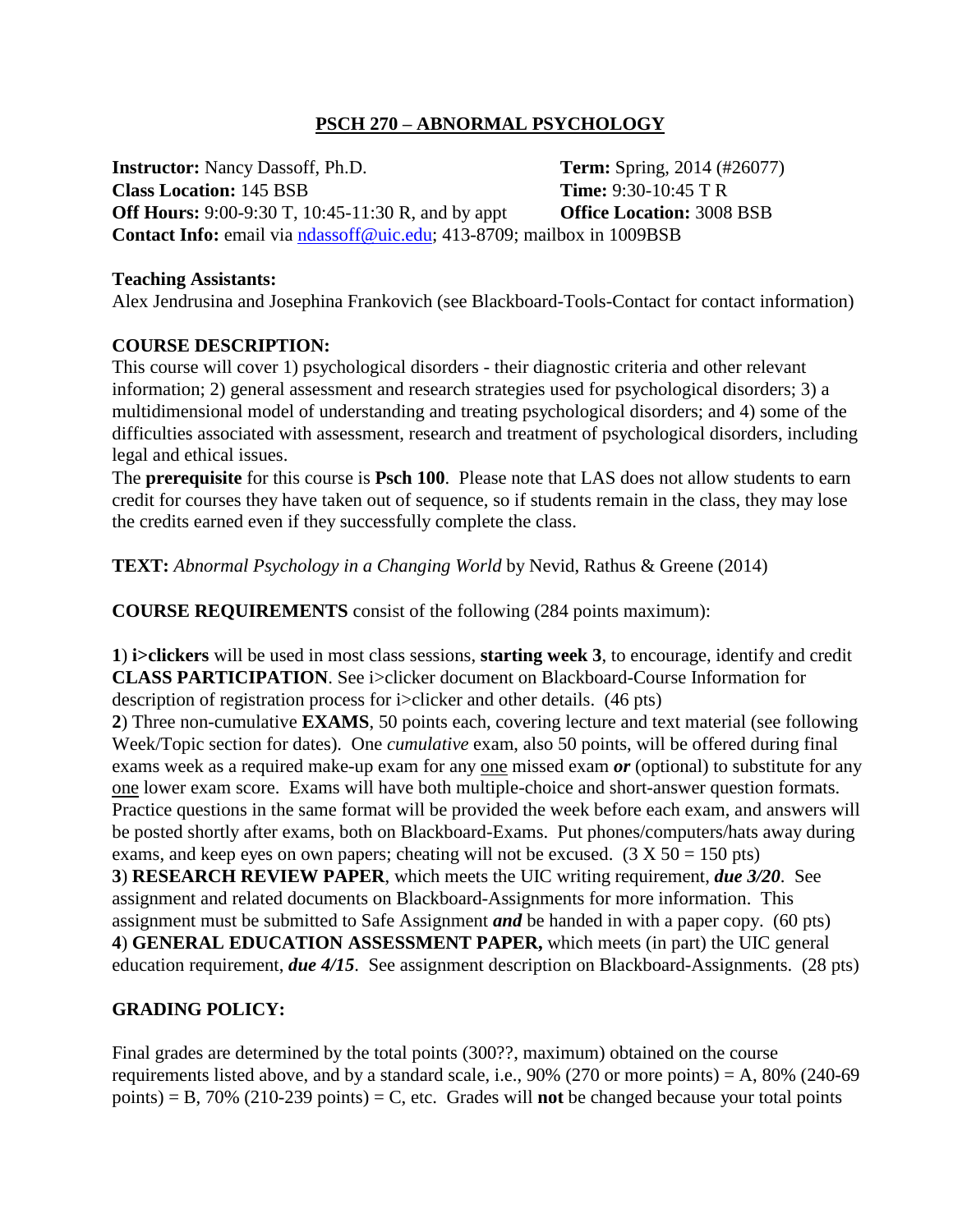place you one or two points below a higher letter grade. Extra credit is not offered for this course since drafts of papers may be turned in early for feedback and one make-up exam is offered.

# **COURSE POLICIES:**

**Attendance Policy:** As indicated above under Course Requirements/Class Participation, attendance contributes to your grades (and facilitates learning this material). Inform me via email if you are unable to attend a class due to illness, etc. Be prepared to provide a doctor's note, etc. for absences to be excused.

**Academic Year Holidays and Religious Days of Special Observance:** Inform me via email if you miss class or need to reschedule an exam due to observance of a religious holiday. See the following website for the University's list of holidays/religious days: <http://www.uic.edu/depts/oae/docs/ReligiousHolidaysFY20122014.pdf>

**Academic Integrity Policy:** A student who submits work, at any stage of the writing process, which in whole or part has been written by someone else or which contains passages quoted or paraphrased from another's work without acknowledgment (quotation marks, citation, etc.) has plagiarized. Maintain your integrity when completing assignments and be overzealous to give credit where it is due. If you are ever unsure about what constitutes plagiarism, ask me or the teaching assistants. Students who are found to have plagiarized work may be subject to various disciplinary actions, including a failing grade on a particular assignment, failure of the entire course, and possible expulsion from the university. In cases of academic dishonesty, the policy is to file a complaint with the Office of the Dean of Students. For more information about violating academic integrity and its consequences, consult the website of the UIC Office of the Dean of Students at [http://www.uic.edu/depts/dos/studentconduct.html.](http://www.uic.edu/depts/dos/studentconduct.html)

**Academic Deadlines:** See the following website for academic deadlines for the current year: <http://grad.uic.edu/cms/?pid=1000222>

**Course Drop Deadlines:** Undergraduate students may drop classes during the first two weeks of the semester without prior approval and with no academic penalty. Thereafter, students may drop classes between the 3rd and end of the 10th week for a total of four times over their entire UIC enrollment. Students must see an LAS advisor on the 3rd floor of UH or by appointment (996-3366) to process a drop between the  $3<sup>rd</sup>$  and  $10<sup>th</sup>$  weeks.

**Disability Accommodations:** Information about reasonable accommodations is found at [http://www.uic.edu/depts/oaa/disability\\_resources/faq/accommodations.html.](http://www.uic.edu/depts/oaa/disability_resources/faq/accommodations.html) Students with disabilities who require accommodations for access to and/or participation in this course are welcome but must be registered with the Disability Resource Center (DRC), and the instructor must be provided with DRC documentation *prior* to the exams or papers, etc. needing accommodations. DRC can be contacted at 312-413-2183 (v) or 312-413-0123 (TTY). If during the semester, an unanticipated serious medical emergency or traumatic event occurs, such as a death in the immediate family or being a victim of an assault, and interferes with your ability to attend class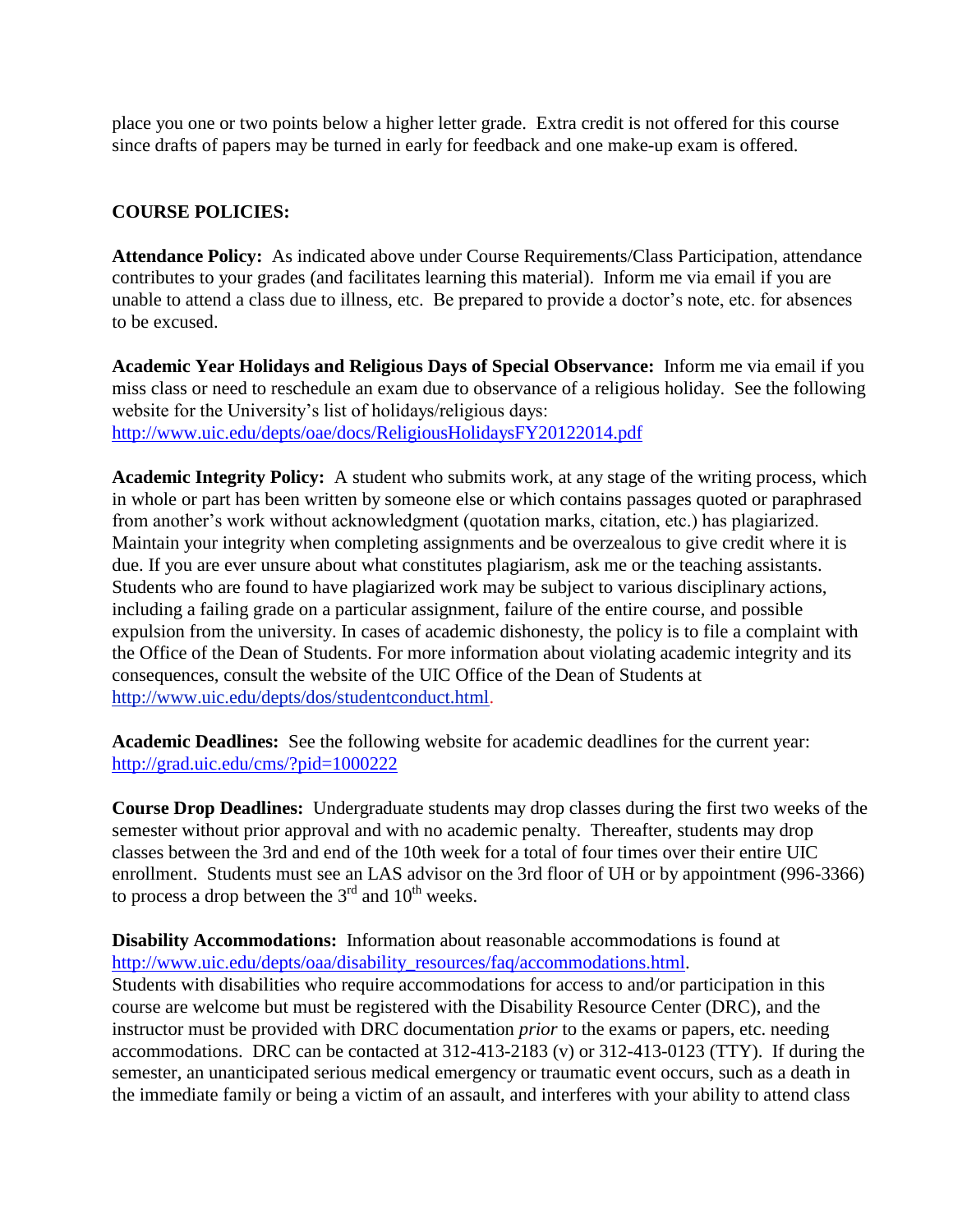or perform academic tasks, it is recommended that you contact the DRC right away as well.

**Blackboard:** Information about this course will be posted on Blackboard. This includes instructor/TA contact information, assignments, lecture slides, announcements, test information, and grades, etc. Check Blackboard regularly for any announcements regarding the class throughout the semester.

# **WEEKLY CLASS SCHEDULE:**

Topics covered and corresponding text reading assignments are listed below by week. You will get the most out of lectures if you complete relevant reading assignments *before* lectures. Powerpoint lecture outlines will be posted on Blackboard-Content the week prior to each lecture. Classroom lectures will not come solely out of the text, i.e., different examples and supplemental material such as video/DVD segments will also be covered. If you miss a lecture, be sure to look at lecture outlines on Blackboard to at least get the main ideas and/or get notes from a classmate.

|                | Week Topic                                                                                    | <b>Assigned Reading</b>               |
|----------------|-----------------------------------------------------------------------------------------------|---------------------------------------|
| $\mathbf{1}$   | Introduction – historical $&$ current overview                                                | Chapter 1 (pp. 2-19)                  |
| $\overline{2}$ | <b>Contemporary Perspectives</b><br>- Review of paper assignments on Tuesday, 9/4 -           | Chapter 2                             |
| 3              | -i>clicker participation credit starts-<br><b>Methods of Research</b>                         | Chapter 1 (pp. 20-32)                 |
| 4              | <b>Classification and Assessment</b>                                                          | Chapter 3                             |
| 5              | <b>Stress! and Related disorders</b>                                                          | Chapter 4<br>Chapter 6 (pp. 229-239)  |
| 6              | - <b>Exam 1</b> on Tuesday, 2/18 (covering weeks 1-5) -<br>Anxiety disorders                  | Chapter 5                             |
| 7              | Anxiety disorders (cont.)                                                                     | Chapter 5                             |
| 8              | Dissociative and Somatoform disorders<br>Mood disorders                                       | Chapter 6 (pp. 199-229)<br>Chapter 7  |
| 9              | Mood disorders (cont.)<br>Substance disorders<br>- Research review paper due Thursday, 3/20 - | Chapter 7<br>Chapter 8                |
| 10             | Eating disorders<br>Sex and Gender-related disorders                                          | Chapter 9 (pp. 334-350)<br>Chapter 10 |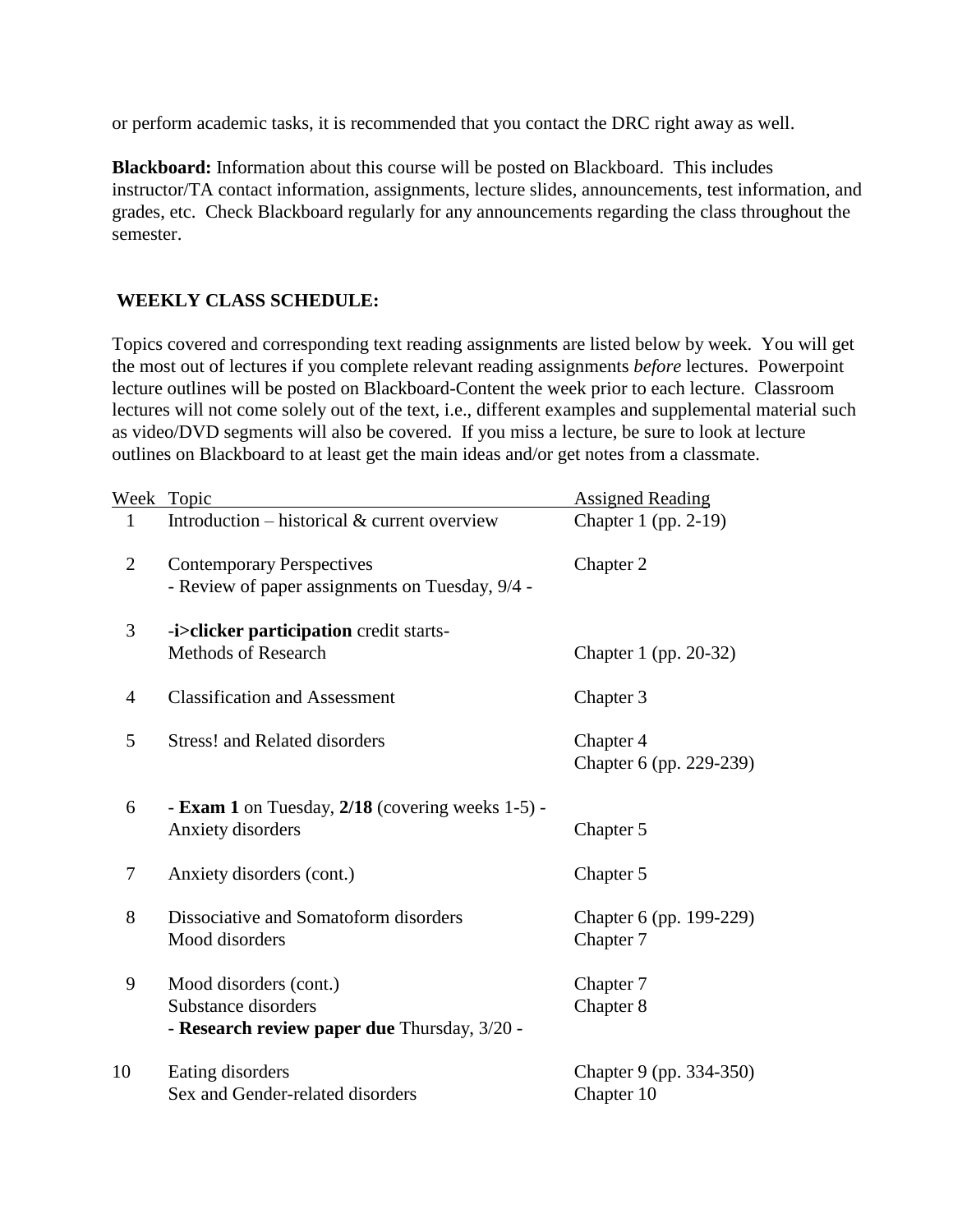| Enjoy your Spring Break (but review for exam)!                 |                                                    |  |
|----------------------------------------------------------------|----------------------------------------------------|--|
| - <b>Exam 2</b> on Tuesday, 4/1 (covering weeks 6-10) -        |                                                    |  |
|                                                                | Chapter 11                                         |  |
| Schizophrenic disorders (cont.)                                | Chapter 11                                         |  |
| Personality disorders                                          | Chapter 13 (pp. 439-472)                           |  |
|                                                                | Chapter 13                                         |  |
| - Gen Ed Assessment paper due Tuesday, 4/15 -                  |                                                    |  |
| Developmental disorders (cont.)                                | Chapter 13                                         |  |
| Dementias and other Cognitive disorders                        | Chapter 14                                         |  |
| Legal and ethical issues (Tuesday)                             | Chapter 15                                         |  |
| - <b>Exam 3</b> on Thursday, $5/1$ (covering weeks $11-15$ ) - |                                                    |  |
|                                                                | Schizophrenic disorders<br>Developmental disorders |  |

# 16 - **Cumulative make-up** *or* **optional exam** – tbd, week of 5/5 –

- NO CLASSES week of 3/24 –

#### **UIC RESOURCES:**

If you find yourself having difficulty with the course material or any other difficulties related to this course, please come talk with the instructor at any time and preferably early on (i.e., before an exam date or paper due date). If you are having difficulty about an issue beyond this course, please contact your college advisors, or get help from any number of other support services on campus. You can get a referral to the right place, or help on the spot, from an advisor in the Undergraduate Success Center (USC) at 111 Stevenson Hall or [usc@uic.edu.](mailto:usc@uic.edu)

See also:

**The Writing Center,** located in Grant Hall 105, offers one-on-one consultation with student writers who need help developing ideas, or need advice, guidance or additional instruction on any aspects of writing in any class. Tutors are prepared to spend fifty minutes per appointment, and there is no limit to the number of tutoring sessions you can have each semester. Make an appointment and be on time! Bring the paper on which you're working, as well as any related drafts or notes, and information about the assignment. For an appointment, call the Writing Center at (312) 413-2206, or stop by room 105 of Grant Hall. Visit the Writing Center website at [www.uic.edu/depts/engl/writing](http://www.uic.edu/depts/engl/writing) for more information.